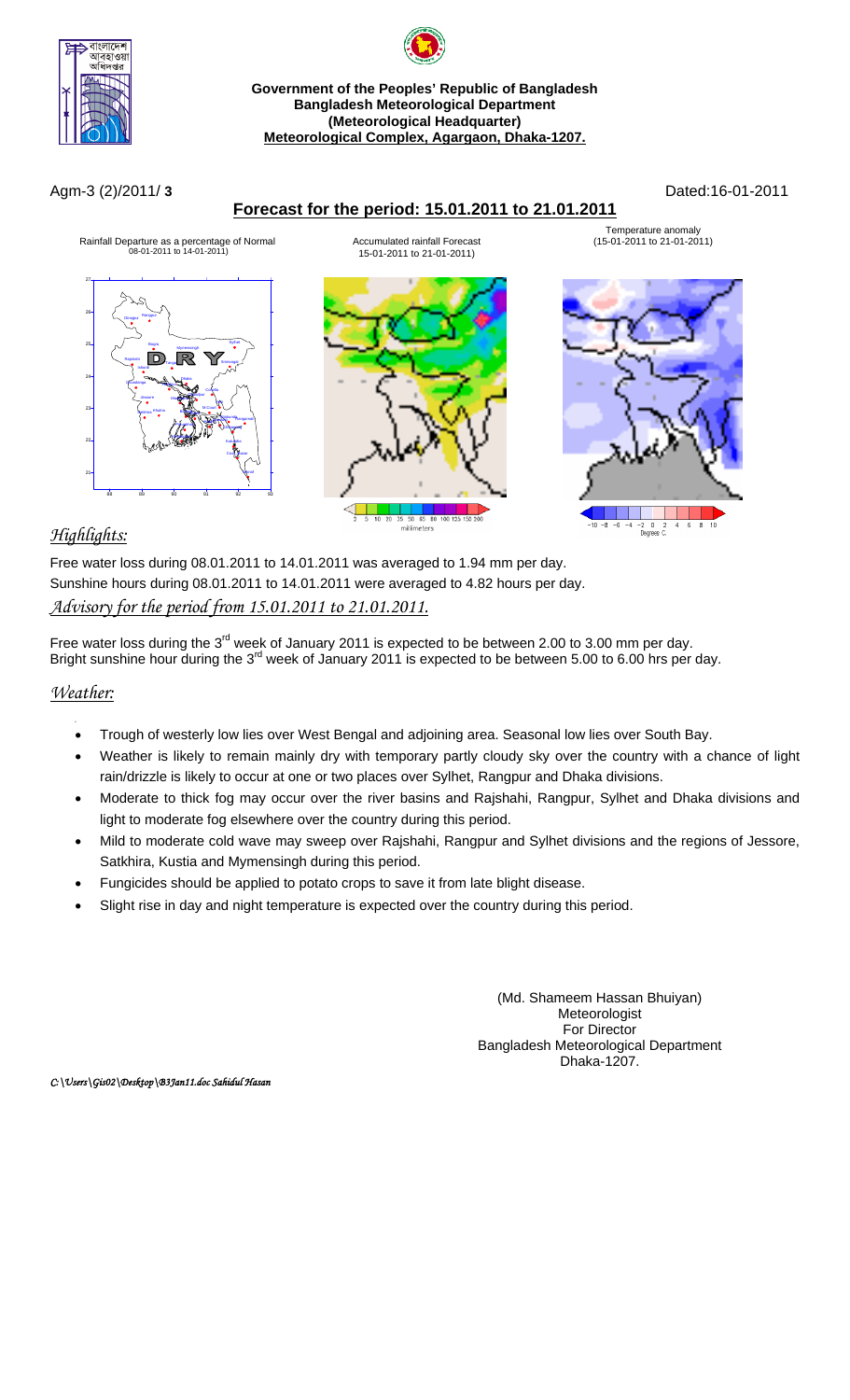#### <u>পূৰ্বাভাস ঃ সময় : ১৫.০১.২০১১ হতে ২১.০১.২০১১ ইং পৰ্যন্ত</u>

Accumulated rainfall Forecast 15-01-2011 to 21-01-2011)

Rainfall Departure as a percentage f Normal o (15-01-2011 to 21-01-2011) 08-01-2011 to 14 -01-2011)

21 22 23 24 25 26 27 Rangpur Dhaka Mymensingh Faridpur Madaripur Tangail Chittagong Sitakunda<sub>kangamati</sub> Coxs\_Bazar Teknaf HatiyaSandwip Kutubdia Feni M.Court Chandpur Comilla Sylhet Rajshahi | **Martia Rajshahi | Martia Rajshahi | Martia Rajshahi | Srimongal** Bogra Dinajpur Ishurdi Chuadanga Khulna Jessore Satkhira Barisala Patuakhali Khepupara

88 89 90 91 92 93





 $-2$  0  $2$ <br>Degrees C.

 $4\quad 6\quad 8$ 

 $-10 - 8 - 6 - 4$ 

## *প্ৰধান বৈশিষ্ট্য সমুহঃ-*

বাষ্পীভবনের দৈনিক গড় ০৮-০১-২০১১ইং থেকে ১৪-০১-২০১১ ইং পর্যন্ত ১.৯৪ মিঃমিঃ ছিল। সূর্যকিরণ কালের দৈনিক গড় ০৮-০১-২০১১ ইং থেকে ১৪-০১-২০১১ ইং পর্যন্ত ৪.৮২ ঘন্টা ছিল।

# পূৰ্বাভাসঃ- ১৫-০১-২০১১ ইং থেকে ২১-০১-২০১১ইং পৰ্যন্ত।

২০১১ ইং সালের জানুয়ারী মাসের তৃতীয় সপ্তাহের বাষ্পীভবনের দৈনিক গড় মান ২.০০ মিঃমিঃ থেকে ৩.০০ মিঃমিঃ থাকতে পারে। ২০১১ ইং সালের জানুয়ারী মাসের তৃতীয় সপ্তাহের সূর্যকিরণকালের দৈনিক গড় মান ৫.০০ ঘন্টা থেকে ৬.০০ ঘন্টা থাকতে পারে।

### *আবহাওয়াঃ-*

- পশ্চিমা লঘুচাপের বর্ধিতাংশটি পশ্চিম বঙ্গ এবং তদসংলগ্ন এলাকায় অবস্থান করছে। মৌসুমী লঘুচাপ দক্ষিণ বঙ্গোপসাগরে রয়েছে।
- এ সপ্তাহে সারাদেশের আকাশ অস্থায়ীভাবে আংশিক মেঘলাসহ আবহাওয়া প্রধানতঃ শুষ্ক থাকতে পারে। সেই সাথে সিলেট, রংপুর এবং ঢাকা বিভাগের দুই এক স্থানে হাঙ্কা/গুড়ি গুড়ি বৃষ্টি হতে পারে।
- এ সময়ে সারাদেশের নদী অববাহিকায় এবং রাজশাহী, রংপুর, সিলেট ও ঢাকা বিভাগে মাঝারী থেকে ঘন কুয়াশা এবং দেশের অন্যত্র হাল্কা থেকে মাঝারী ধরণের কুয়াশা পড়তে পারে।
- এ সময়ে রাজশাহী, রংপুর, সিলেট ও ঢাকা বিভাগ এবং যশোর, সাতক্ষীরা, কুষ্টিয়া ও ময়মনসিংহ অঞ্চলে মৃদু থেকে মাঝারী ধরণের শৈত্য প্রবাহ বয়ে যেতে পারে।
- লেট ব্লাইট রোগের আক্রমণ থেকে রক্ষার জন্য আলু জাতীয় ফসলে ছত্রাক নাশক প্রয়োগ করা যেতে পারে।
- এ সপ্তাহে সারা দেশের দিন এবং রাতের তাপমাত্রা সামান্য বৃদ্ধি পেতে পারে ।

(মোঃ শামীম হাসান ভূইয়া) আবহাওয়াবিদ পরিচালকের পক্ষে বাংলাদেশ আবহাওয়া অধিদপ্তর, ঢাকা-১২০৭।

*C:\Users\Gis02\Desktop\B3Jan11.doc Sahidul Hasan*